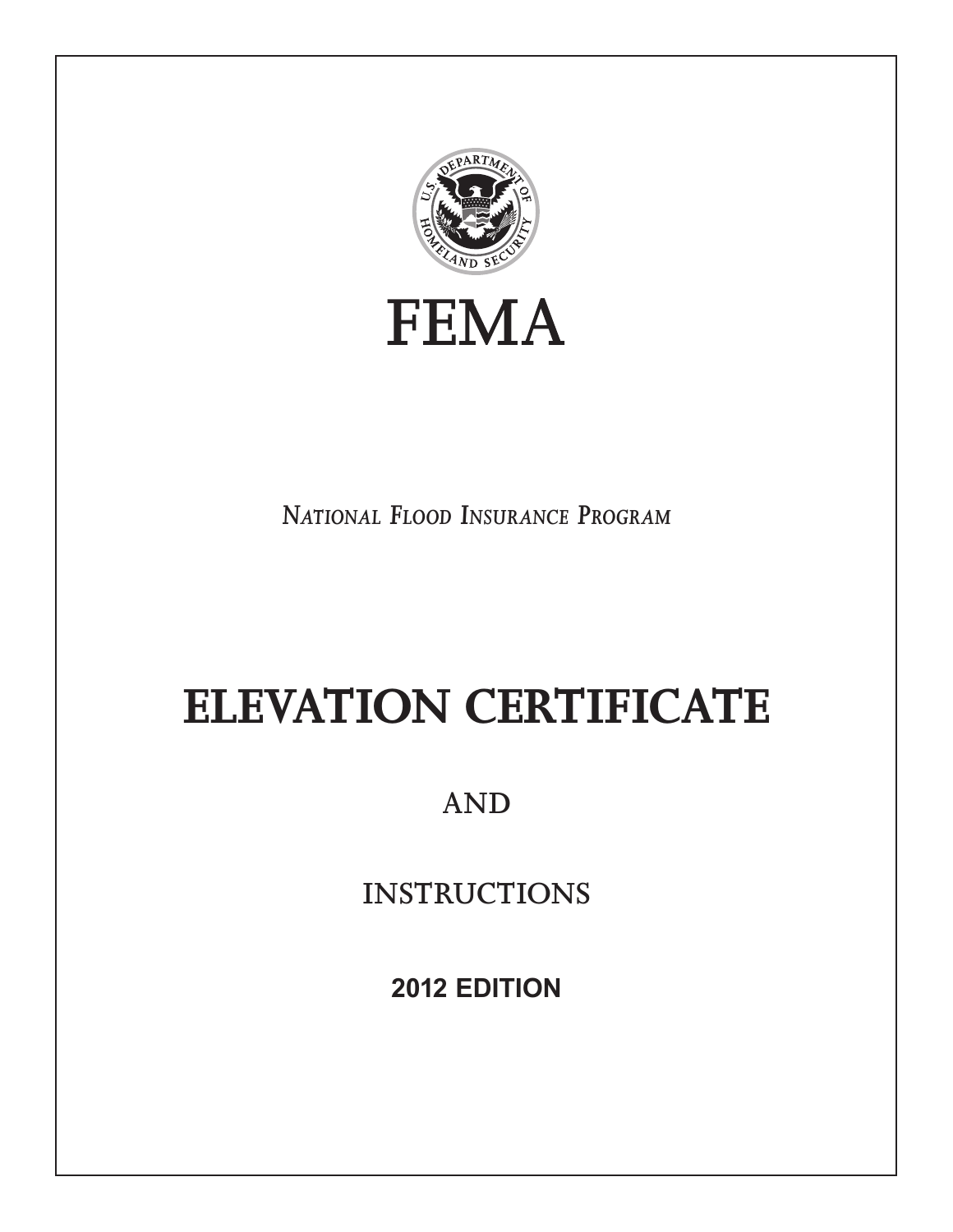# *National Flood Insurance Program* ELEVATION CERTIFICATE

#### Paperwork Reduction Act Notice

Public reporting burden for this data collection is estimated to average 3.75 hours per response. The burden estimate includes the time for reviewing instructions, searching existing data sources, gathering and maintaining the data needed, and completing and submitting this form. You are not required to respond to this collection of information unless a valid OMB control number is displayed on this form. Send comments regarding the accuracy of the burden estimate and any suggestions for reducing the burden to: Information Collections Management, Department of Homeland Security, Federal Emergency Management Agency, 1800 South Bell Street, Arlington, VA 20598-3005, Paperwork Reduction Project (1660-0008). NOTE: Do not send your completed form to this address.

#### Privacy Act Statement

**Authority: Title 44 CFR § 61.7 and 61.8.** 

Principal Purpose(s): This information is being collected for the primary purpose of estimating the risk premium rates necessary to provide flood insurance for new or substantially improved structures in designated Special Flood Hazard Areas.

Routine Use(s): The information on this form may be disclosed as generally permitted under 5 U.S.C. § 552a(b) of the Privacy Act of 1974, as amended. This includes using this information as necessary and authorized by the routine uses published in DHS/FEMA-003 – National Flood Insurance Program Files System or Records Notice 73 Fed. Reg. 77747 (December 19, 2008); DHS/FEMA/NFIP/ LOMA-1 – National Flood Insurance Program (NFIP) Letter of Map Amendment (LOMA) System of Records Notice 71 Fed. Reg. 7990 (February 15, 2006); and upon written request, written consent, by agreement, or as required by law.

Disclosure: The disclosure of information on this form is voluntary; however, failure to provide the information requested may result in the inability to obtain flood insurance through the National Flood Insurance Program or the applicant may be subject to higher premium rates for flood insurance. Information will only be released as permitted by law.

#### Purpose of the Elevation Certificate

The Elevation Certificate is an important administrative tool of the National Flood Insurance Program (NFIP). It is to be used to provide elevation information necessary to ensure compliance with community floodplain management ordinances, to determine the proper insurance premium rate, and to support a request for a Letter of Map Amendment (LOMA) or Letter of Map Revision based on fill (LOMR-F).

The Elevation Certificate is required in order to properly rate Post-FIRM buildings, which are buildings constructed after publication of the Flood Insurance Rate Map (FIRM), located in flood insurance Zones A1–A30, AE, AH, A (with BFE), VE, V1–V30, V (with BFE), AR, AR/A, AR/AE, AR/A1–A30, AR/AH, and AR/AO. The Elevation Certificate is not required for Pre-FIRM buildings unless the building is being rated under the optional Post-FIRM flood insurance rules.

As part of the agreement for making flood insurance available in a community, the NFIP requires the community to adopt floodplain management regulations that specify minimum requirements for reducing flood losses. One such requirement is for the community to obtain the elevation of the lowest floor (including basement) of all new and substantially improved buildings, and maintain a record of such information. The Elevation Certificate provides a way for a community to document compliance with the community's floodplain management ordinance.

Use of this certificate does not provide a waiver of the flood insurance purchase requirement. Only a LOMA or LOMR-F from the Federal Emergency Management Agency (FEMA) can amend the FIRM and remove the Federal mandate for a lending institution to require the purchase of flood insurance. However, the lending institution has the option of requiring flood insurance even if a LOMA/LOMR-F has been issued by FEMA. The Elevation Certificate may be used to support a LOMA or LOMR-F request. Lowest floor and lowest adjacent grade elevations certified by a surveyor or engineer will be required if the certificate is used to support a LOMA or LOMR-F request. A LOMA or LOMR-F request must be submitted with either a completed FEMA MT-EZ or MT-1 package, whichever is appropriate.

This certificate is used only to certify building elevations. A separate certificate is required for floodproofing. Under the NFIP nonresidential buildings can be floodproofed up to or above the Base Flood Elevation (BFE). A floodproofed building is a building that has been designed and constructed to be watertight (substantially impermeable to floodwaters) below the BFE. Floodproofing of residential buildings is not permitted under the NFIP unless FEMA has granted the community an exception for residential floodproofed basements. The community must adopt standards for design and construction of floodproofed basements before FEMA will grant a basement exception. For both floodproofed non-residential buildings and residential floodproofed basements in communities that have been granted an exception by FEMA, a floodproofing certificate is required.

Additional guidance can be found in FEMA Publication 467-1, Floodplain Management Bulletin: Elevation Certificate, available on FEMA's website at http://www.fema.gov/library/viewRecord.do?id=1727.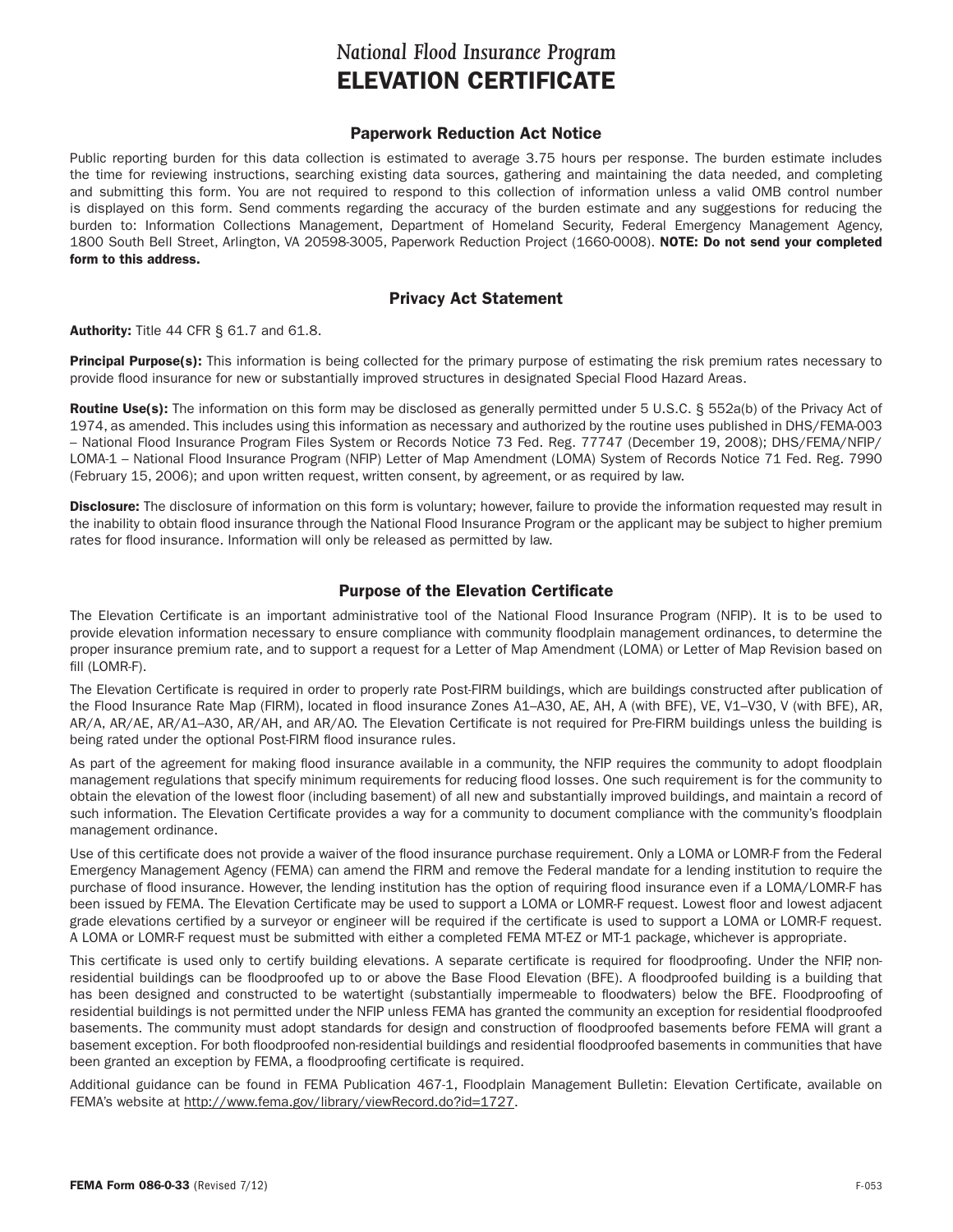*National Flood Insurance Program*

# ELEVATION CERTIFICATE

IMPORTANT: Follow the instructions on pages 1–9.

OMB No. 1660-0008 Expiration Date: July 31, 2015

| <b>SECTION A - PROPERTY INFORMATION</b>                                                                                                                                                                                                                                                                                                                                             |                                                                                                                                                                                                                                                                                                                    |            |                                                                     |                                |                                    |                    |                           | FOR INSURANCE COMPANY USE                       |               |                                   |
|-------------------------------------------------------------------------------------------------------------------------------------------------------------------------------------------------------------------------------------------------------------------------------------------------------------------------------------------------------------------------------------|--------------------------------------------------------------------------------------------------------------------------------------------------------------------------------------------------------------------------------------------------------------------------------------------------------------------|------------|---------------------------------------------------------------------|--------------------------------|------------------------------------|--------------------|---------------------------|-------------------------------------------------|---------------|-----------------------------------|
|                                                                                                                                                                                                                                                                                                                                                                                     | A1. Building Owner's Name 1372 Pine Street Associates LTD                                                                                                                                                                                                                                                          |            |                                                                     |                                |                                    |                    |                           | Policy Number:                                  |               |                                   |
|                                                                                                                                                                                                                                                                                                                                                                                     | A2. Building Street Address (including Apt., Unit, Suite, and/or Bldg. No.) or P.O. Route and Box No. 1800 S. Milton Rd., Ste 111, Flagstaff, AZ 86001                                                                                                                                                             |            |                                                                     |                                |                                    |                    |                           | Company NAIC Number:                            |               |                                   |
|                                                                                                                                                                                                                                                                                                                                                                                     | City Flagstaff<br>State AZ                                                                                                                                                                                                                                                                                         |            |                                                                     |                                |                                    |                    | ZIP Code 86001            |                                                 |               |                                   |
|                                                                                                                                                                                                                                                                                                                                                                                     | A3. Property Description (Lot and Block Numbers, Tax Parcel Number, Legal Description, etc.)<br>Parcel Number 103-22-004D                                                                                                                                                                                          |            |                                                                     |                                |                                    |                    |                           |                                                 |               |                                   |
| A4.                                                                                                                                                                                                                                                                                                                                                                                 | Building Use (e.g., Residential, Non-Residential, Addition, Accessory, etc.) Commercial                                                                                                                                                                                                                            |            |                                                                     |                                |                                    |                    |                           |                                                 |               |                                   |
|                                                                                                                                                                                                                                                                                                                                                                                     | Long. 111.6599° W<br>A5. Latitude/Longitude: Lat. 35.1830° N<br>Horizontal Datum: □ NAD 1927<br>$\overline{\mathsf{x}}$ NAD 1983<br>A6. Attach at least 2 photographs of the building if the Certificate is being used to obtain flood insurance.                                                                  |            |                                                                     |                                |                                    |                    |                           |                                                 |               |                                   |
| A7.                                                                                                                                                                                                                                                                                                                                                                                 | Building Diagram Number 1A                                                                                                                                                                                                                                                                                         |            |                                                                     |                                |                                    |                    |                           |                                                 |               |                                   |
|                                                                                                                                                                                                                                                                                                                                                                                     | A8. For a building with a crawlspace or enclosure(s):<br>A9. For a building with an attached garage:                                                                                                                                                                                                               |            |                                                                     |                                |                                    |                    |                           |                                                 |               |                                   |
|                                                                                                                                                                                                                                                                                                                                                                                     | a) Square footage of crawlspace or enclosure(s)<br>$rac{1}{\sqrt{2}}$ sq ft<br>a) Square footage of attached garage<br>__ sq ft<br>b) Number of permanent flood openings in the crawlspace<br>b) Number of permanent flood openings in the attached garage<br>or enclosure(s) within 1.0 foot above adjacent grade |            |                                                                     |                                |                                    |                    |                           |                                                 |               |                                   |
|                                                                                                                                                                                                                                                                                                                                                                                     | within 1.0 foot above adjacent grade<br>c) Total net area of flood openings in A8.b<br>c) Total net area of flood openings in A9.b<br>_____________ sq in                                                                                                                                                          |            |                                                                     |                                |                                    |                    | ___________________ sq in |                                                 |               |                                   |
|                                                                                                                                                                                                                                                                                                                                                                                     | d) Engineered flood openings?                                                                                                                                                                                                                                                                                      |            | $\Box$ No<br>  Yes                                                  |                                |                                    |                    |                           | d) Engineered flood openings?                   |               | $\Box$ Yes<br>$\Box$ No           |
|                                                                                                                                                                                                                                                                                                                                                                                     |                                                                                                                                                                                                                                                                                                                    |            | <b>SECTION B - FLOOD INSURANCE RATE MAP (FIRM) INFORMATION</b>      |                                |                                    |                    |                           |                                                 |               |                                   |
|                                                                                                                                                                                                                                                                                                                                                                                     | B1. NFIP Community Name & Community Number<br>Flagstaff, City of Flagstaff                                                                                                                                                                                                                                         |            |                                                                     |                                | B2. County Name<br>Coconino County |                    |                           |                                                 |               | B3. State<br>Arizona              |
|                                                                                                                                                                                                                                                                                                                                                                                     | B4. Map/Panel Number                                                                                                                                                                                                                                                                                               | B5. Suffix | B6. FIRM Index Date                                                 |                                | B7. FIRM Panel Effective/          |                    |                           | B8. Flood Zone(s)                               |               | B9. Base Flood Elevation(s) (Zone |
|                                                                                                                                                                                                                                                                                                                                                                                     | 6816                                                                                                                                                                                                                                                                                                               | G          |                                                                     |                                | <b>Revised Date</b><br>09/03/2010  |                    |                           | AE                                              |               | AO, use base flood depth)<br>6894 |
|                                                                                                                                                                                                                                                                                                                                                                                     | B10. Indicate the source of the Base Flood Elevation (BFE) data or base flood depth entered in Item B9:<br>$\Box$ FIS Profile<br>$\times$ FIRM                                                                                                                                                                     |            | □ Community Determined                                              |                                | $\Box$ Other/Source: $\Box$        |                    |                           |                                                 |               |                                   |
|                                                                                                                                                                                                                                                                                                                                                                                     | B11. Indicate elevation datum used for BFE in Item B9:                                                                                                                                                                                                                                                             |            |                                                                     | □ NGVD 1929                    |                                    | <b>X</b> NAVD 1988 |                           | $\Box$ Other/Source: $\Box$                     |               |                                   |
|                                                                                                                                                                                                                                                                                                                                                                                     | B12. Is the building located in a Coastal Barrier Resources System (CBRS) area or Otherwise Protected Area (OPA)?                                                                                                                                                                                                  |            |                                                                     |                                |                                    |                    |                           |                                                 | Yes           | $\times$ No                       |
|                                                                                                                                                                                                                                                                                                                                                                                     | Designation Date: ______/ _____/ ______ □ CBRS                                                                                                                                                                                                                                                                     |            |                                                                     |                                | $\Box$ OPA                         |                    |                           |                                                 |               |                                   |
|                                                                                                                                                                                                                                                                                                                                                                                     |                                                                                                                                                                                                                                                                                                                    |            | <b>SECTION C - BUILDING ELEVATION INFORMATION (SURVEY REQUIRED)</b> |                                |                                    |                    |                           |                                                 |               |                                   |
|                                                                                                                                                                                                                                                                                                                                                                                     | <b>X</b> Finished Construction<br>C1. Building elevations are based on:<br>□ Construction Drawings*<br>Building Under Construction*<br>*A new Elevation Certificate will be required when construction of the building is complete.                                                                                |            |                                                                     |                                |                                    |                    |                           |                                                 |               |                                   |
|                                                                                                                                                                                                                                                                                                                                                                                     | C2. Elevations - Zones A1-A30, AE, AH, A (with BFE), VE, V1-V30, V (with BFE), AR, AR/A, AR/AE, AR/A1-A30, AR/AH, AR/AO. Complete Items                                                                                                                                                                            |            |                                                                     |                                |                                    |                    |                           |                                                 |               |                                   |
|                                                                                                                                                                                                                                                                                                                                                                                     | C2.a-h below according to the building diagram specified in Item A7. In Puerto Rico only, enter meters.<br>Benchmark Utilized: NGS PID FQ0306 "PEND"                                                                                                                                                               |            |                                                                     | and the control of the control | Vertical Datum: NAVD 1988          |                    |                           |                                                 |               |                                   |
|                                                                                                                                                                                                                                                                                                                                                                                     |                                                                                                                                                                                                                                                                                                                    |            |                                                                     |                                |                                    |                    |                           |                                                 |               |                                   |
|                                                                                                                                                                                                                                                                                                                                                                                     | Datum used for building elevations must be the same as that used for the BFE.                                                                                                                                                                                                                                      |            |                                                                     |                                |                                    |                    |                           |                                                 |               |                                   |
|                                                                                                                                                                                                                                                                                                                                                                                     | a) Top of bottom floor (including basement, crawlspace, or enclosure floor)                                                                                                                                                                                                                                        |            |                                                                     |                                |                                    | 6895 95            |                           | Check the measurement used.<br>$\boxtimes$ feet | meters        |                                   |
|                                                                                                                                                                                                                                                                                                                                                                                     | b) Top of the next higher floor                                                                                                                                                                                                                                                                                    |            |                                                                     |                                |                                    | N/A                |                           | $\Box$ feet                                     | $\Box$ meters |                                   |
|                                                                                                                                                                                                                                                                                                                                                                                     | c) Bottom of the lowest horizontal structural member (V Zones only)                                                                                                                                                                                                                                                |            |                                                                     |                                |                                    | N/A                |                           | $\Box$ feet                                     | $\Box$ meters |                                   |
|                                                                                                                                                                                                                                                                                                                                                                                     | d) Attached garage (top of slab)                                                                                                                                                                                                                                                                                   |            |                                                                     |                                | N/A                                |                    | $\Box$ feet               | $\Box$ meters                                   |               |                                   |
|                                                                                                                                                                                                                                                                                                                                                                                     | e) Lowest elevation of machinery or equipment servicing the building<br>(Describe type of equipment and location in Comments)                                                                                                                                                                                      |            |                                                                     |                                |                                    | 6895               | 90                        | X feet                                          | $\Box$ meters |                                   |
|                                                                                                                                                                                                                                                                                                                                                                                     | f) Lowest adjacent (finished) grade next to building (LAG)                                                                                                                                                                                                                                                         |            |                                                                     |                                |                                    | 6895 34            |                           | $\times$ feet                                   | $\Box$ meters |                                   |
|                                                                                                                                                                                                                                                                                                                                                                                     | Highest adjacent (finished) grade next to building (HAG)<br>g)                                                                                                                                                                                                                                                     |            |                                                                     |                                |                                    | 6895.87            |                           | $X$ feet                                        | $\Box$ meters |                                   |
|                                                                                                                                                                                                                                                                                                                                                                                     | h) Lowest adjacent grade at lowest elevation of deck or stairs, including<br>$\Box$ feet<br>$\Box$ meters<br>structural support                                                                                                                                                                                    |            |                                                                     |                                |                                    |                    |                           |                                                 |               |                                   |
|                                                                                                                                                                                                                                                                                                                                                                                     |                                                                                                                                                                                                                                                                                                                    |            | <b>SECTION D - SURVEYOR, ENGINEER, OR ARCHITECT CERTIFICATION</b>   |                                |                                    |                    |                           |                                                 |               |                                   |
|                                                                                                                                                                                                                                                                                                                                                                                     |                                                                                                                                                                                                                                                                                                                    |            |                                                                     |                                |                                    |                    |                           |                                                 |               |                                   |
| This certification is to be signed and sealed by a land surveyor, engineer, or architect authorized by law to certify elevation<br>information. I certify that the information on this Certificate represents my best efforts to interpret the data available.<br>I understand that any false statement may be punishable by fine or imprisonment under 18 U.S. Code, Section 1001. |                                                                                                                                                                                                                                                                                                                    |            |                                                                     |                                |                                    |                    |                           |                                                 |               |                                   |
| $\Box$ Check here if comments are provided on back of form.<br>Were latitude and longitude in Section A provided by a<br>$\Box$ Check here if attachments.<br>licensed land surveyor?<br>$X$ Yes<br>  No                                                                                                                                                                            |                                                                                                                                                                                                                                                                                                                    |            |                                                                     |                                |                                    |                    |                           |                                                 |               |                                   |
| ARON D.<br>g<br>Certifier's Name<br>License Number<br>48756<br>BORLANG<br>AARON D. BORLING                                                                                                                                                                                                                                                                                          |                                                                                                                                                                                                                                                                                                                    |            |                                                                     |                                |                                    |                    |                           |                                                 |               |                                   |
| Title                                                                                                                                                                                                                                                                                                                                                                               | <b>Company Name</b><br>SURVEY DEPT. MANAGER<br>SHEPHARD-WESNITZER, INC.                                                                                                                                                                                                                                            |            |                                                                     |                                |                                    |                    |                           |                                                 | 2/1522616     |                                   |
| Address<br>City<br>110 W. DALE AVE.<br><b>FLAGSTAFF</b>                                                                                                                                                                                                                                                                                                                             |                                                                                                                                                                                                                                                                                                                    |            |                                                                     |                                | State<br>AZ                        |                    | ZIP Code<br>86001         |                                                 | Ote Sign      |                                   |
| 20NA<br>Signature<br>Date<br>Telephone<br>$\star_{\rho_{\frac{\prime_{r}}{\rho}}}$<br>02/15/2016<br>(928) 773-0354<br>1154                                                                                                                                                                                                                                                          |                                                                                                                                                                                                                                                                                                                    |            |                                                                     |                                |                                    |                    |                           |                                                 |               |                                   |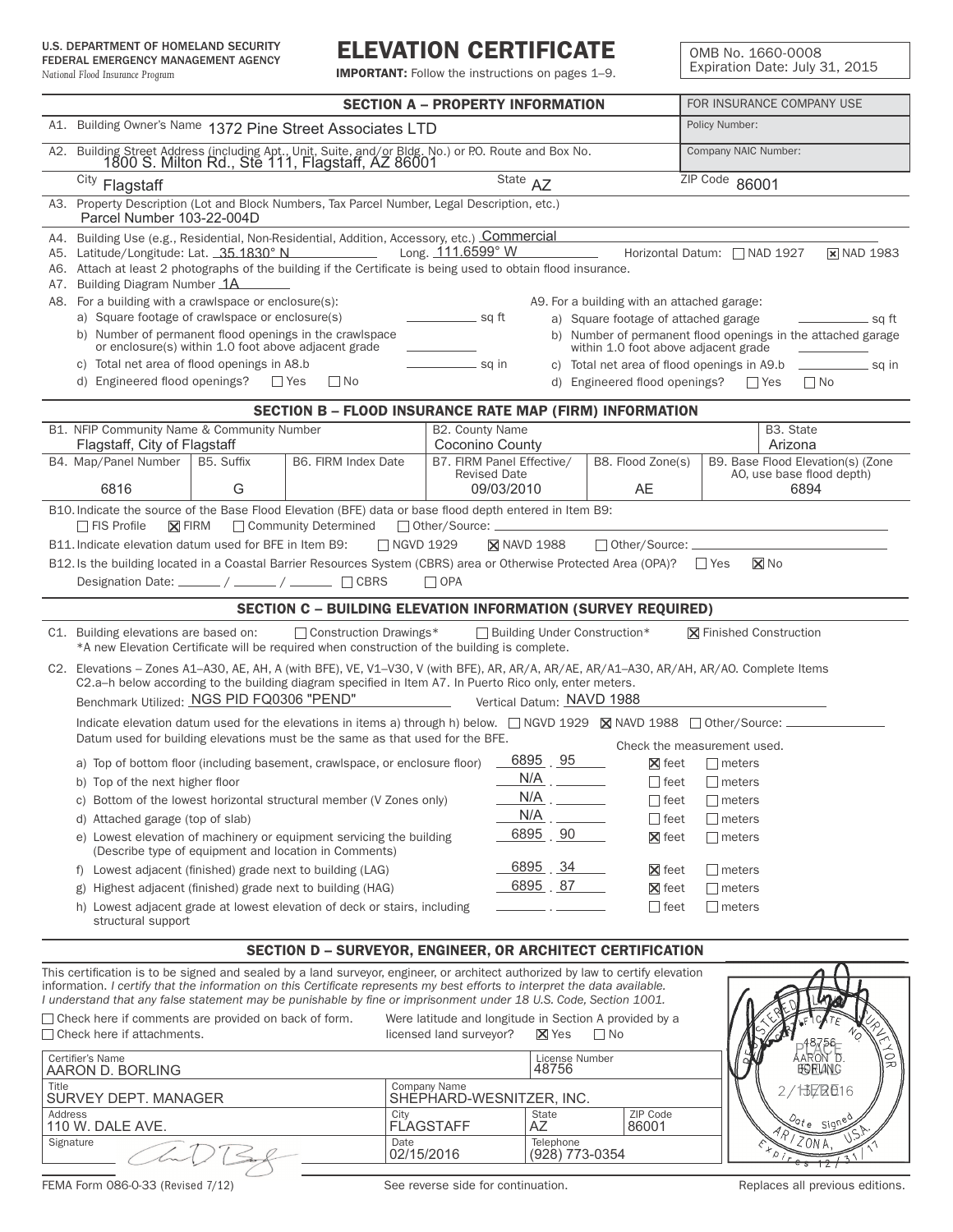## ELEVATION CERTIFICATE, page 2

| <b>IMPORTANT:</b> In these spaces, copy the corresponding information from Section A.                                                                                                                                                                                                                                                                       |                                                                             |                                |                                          | FOR INSURANCE COMPANY USE                                                      |  |  |  |
|-------------------------------------------------------------------------------------------------------------------------------------------------------------------------------------------------------------------------------------------------------------------------------------------------------------------------------------------------------------|-----------------------------------------------------------------------------|--------------------------------|------------------------------------------|--------------------------------------------------------------------------------|--|--|--|
| Building Street Address (including Apt., Unit, Suite, and/or Bldg. No.) or P.O. Route and Box No.<br>1800 S. Milton Rd., Ste 111, Flagstaff, AZ 86001                                                                                                                                                                                                       |                                                                             |                                |                                          | Policy Number:                                                                 |  |  |  |
| City<br>Flagstaff                                                                                                                                                                                                                                                                                                                                           | State<br>AZ                                                                 | ZIP Code<br>86001              |                                          | Company NAIC Number:                                                           |  |  |  |
| <b>SECTION D - SURVEYOR, ENGINEER, OR ARCHITECT CERTIFICATION (CONTINUED)</b>                                                                                                                                                                                                                                                                               |                                                                             |                                |                                          |                                                                                |  |  |  |
| Copy both sides of this Elevation Certificate for (1) community official, (2) insurance agent/company, and (3) building owner.                                                                                                                                                                                                                              |                                                                             |                                |                                          |                                                                                |  |  |  |
| Comments<br>MACHINERY SERVICING THE BUILDING ARE EXTERIOR REFRIGERATION UNITS OR WALK-IN COOLERS.                                                                                                                                                                                                                                                           |                                                                             |                                |                                          |                                                                                |  |  |  |
| LOCATED ON EAST SIDE OF BUILDING AS SHOWN IN ATTACHED PHOTOS.                                                                                                                                                                                                                                                                                               |                                                                             |                                |                                          |                                                                                |  |  |  |
| Signature                                                                                                                                                                                                                                                                                                                                                   |                                                                             | Date 02/15/2016                |                                          |                                                                                |  |  |  |
| SECTION E - BUILDING ELEVATION INFORMATION (SURVEY NOT REQUIRED) FOR ZONE AO AND ZONE A (WITHOUT BFE)                                                                                                                                                                                                                                                       |                                                                             |                                |                                          |                                                                                |  |  |  |
| For Zones AO and A (without BFE), complete Items E1–E5. If the Certificate is intended to support a LOMA or LOMR-F request, complete Sections A, B,and C.<br>For Items E1-E4, use natural grade, if available. Check the measurement used. In Puerto Rico only, enter meters.                                                                               |                                                                             |                                |                                          |                                                                                |  |  |  |
| E1. Provide elevation information for the following and check the appropriate boxes to show whether the elevation is above or below the highest adjacent<br>grade (HAG) and the lowest adjacent grade (LAG).                                                                                                                                                |                                                                             |                                |                                          |                                                                                |  |  |  |
| a) Top of bottom floor (including basement, crawlspace, or enclosure) is                                                                                                                                                                                                                                                                                    |                                                                             | the control of the control of  | feet meters<br>$\Box$ feet $\Box$ meters | $\Box$ above or $\Box$ below the HAG.<br>$\Box$ above or $\Box$ below the LAG. |  |  |  |
| b) Top of bottom floor (including basement, crawlspace, or enclosure) is<br>E2. For Building Diagrams 6-9 with permanent flood openings provided in Section A Items 8 and/or 9 (see pages 8-9 of Instructions),                                                                                                                                             |                                                                             | and the state of the state of  |                                          |                                                                                |  |  |  |
| the next higher floor (elevation C2.b in the diagrams) of the building is                                                                                                                                                                                                                                                                                   |                                                                             |                                | $\Box$ feet $\Box$ meters                | $\Box$ above or $\Box$ below the HAG.                                          |  |  |  |
| E3. Attached garage (top of slab) is                                                                                                                                                                                                                                                                                                                        |                                                                             |                                | $\Box$ meters<br>l Ifeet                 | above or below the HAG.                                                        |  |  |  |
|                                                                                                                                                                                                                                                                                                                                                             |                                                                             |                                | $\Box$ feet $\Box$ meters                | $\Box$ above or $\Box$ below the HAG.                                          |  |  |  |
| E4. Top of platform of machinery and/or equipment servicing the building is<br>E5. Zone AO only: If no flood depth number is available, is the top of the bottom floor elevated in accordance with the community's floodplain management<br>ordinance? $\Box$ Yes<br>□ Unknown. The local official must certify this information in Section G.<br>$\Box$ No |                                                                             |                                |                                          |                                                                                |  |  |  |
|                                                                                                                                                                                                                                                                                                                                                             | <b>SECTION F - PROPERTY OWNER (OR OWNER'S REPRESENTATIVE) CERTIFICATION</b> |                                |                                          |                                                                                |  |  |  |
| The property owner or owner's authorized representative who completes Sections A, B, and E for Zone A (without a FEMA-issued or community-issued BFE) or<br>Zone AO must sign here. The statements in Sections A, B, and E are correct to the best of my knowledge.                                                                                         |                                                                             |                                |                                          |                                                                                |  |  |  |
| Property Owner or Owner's Authorized Representative's Name                                                                                                                                                                                                                                                                                                  |                                                                             |                                |                                          |                                                                                |  |  |  |
| Address                                                                                                                                                                                                                                                                                                                                                     |                                                                             | City                           | <b>State</b>                             | ZIP Code                                                                       |  |  |  |
| Signature                                                                                                                                                                                                                                                                                                                                                   |                                                                             | Date                           |                                          | Telephone                                                                      |  |  |  |
| Comments                                                                                                                                                                                                                                                                                                                                                    |                                                                             |                                |                                          |                                                                                |  |  |  |
|                                                                                                                                                                                                                                                                                                                                                             |                                                                             |                                |                                          | $\Box$ Check here if attachments.                                              |  |  |  |
|                                                                                                                                                                                                                                                                                                                                                             | <b>SECTION G - COMMUNITY INFORMATION (OPTIONAL)</b>                         |                                |                                          |                                                                                |  |  |  |
| The local official who is authorized by law or ordinance to administer the community's floodplain management ordinance can complete Sections A, B, C (or E), and<br>G of this Elevation Certificate. Complete the applicable item(s) and sign below. Check the measurement used in Items G8-G10. In Puerto Rico only, enter meters.                         |                                                                             |                                |                                          |                                                                                |  |  |  |
| $G1.$ The information in Section C was taken from other documentation that has been signed and sealed by a licensed surveyor, engineer, or architect                                                                                                                                                                                                        |                                                                             |                                |                                          |                                                                                |  |  |  |
| who is authorized by law to certify elevation information. (Indicate the source and date of the elevation data in the Comments area below.)                                                                                                                                                                                                                 |                                                                             |                                |                                          |                                                                                |  |  |  |
| G2. <sub>[1]</sub> A community official completed Section E for a building located in Zone A (without a FEMA-issued or community-issued BFE) or Zone AO.                                                                                                                                                                                                    |                                                                             |                                |                                          |                                                                                |  |  |  |
| $G3.$ The following information (Items $G4-G10$ ) is provided for community floodplain management purposes.                                                                                                                                                                                                                                                 |                                                                             |                                |                                          |                                                                                |  |  |  |
| G4. Permit Number                                                                                                                                                                                                                                                                                                                                           | G5. Date Permit Issued                                                      |                                |                                          | G6. Date Certificate Of Compliance/Occupancy Issued                            |  |  |  |
| G7. This permit has been issued for:                                                                                                                                                                                                                                                                                                                        | $\Box$ New Construction                                                     | $\Box$ Substantial Improvement |                                          |                                                                                |  |  |  |
| G8. Elevation of as-built lowest floor (including basement) of the building:                                                                                                                                                                                                                                                                                |                                                                             |                                | $\Box$ feet<br>$\Box$ meters             |                                                                                |  |  |  |
| G9. BFE or (in Zone AO) depth of flooding at the building site:                                                                                                                                                                                                                                                                                             |                                                                             | $\Box$ feet<br>$\Box$ meters   |                                          |                                                                                |  |  |  |
| G10. Community's design flood elevation:                                                                                                                                                                                                                                                                                                                    |                                                                             |                                | $\Box$ feet<br>$\Box$ meters             |                                                                                |  |  |  |
| Local Official's Name                                                                                                                                                                                                                                                                                                                                       |                                                                             | Title                          |                                          |                                                                                |  |  |  |
| <b>Community Name</b>                                                                                                                                                                                                                                                                                                                                       |                                                                             | Telephone                      |                                          |                                                                                |  |  |  |
| Signature                                                                                                                                                                                                                                                                                                                                                   |                                                                             | Date                           |                                          |                                                                                |  |  |  |
| Comments                                                                                                                                                                                                                                                                                                                                                    |                                                                             |                                |                                          |                                                                                |  |  |  |
|                                                                                                                                                                                                                                                                                                                                                             |                                                                             |                                |                                          |                                                                                |  |  |  |

 $\Box$  Check here if attachments.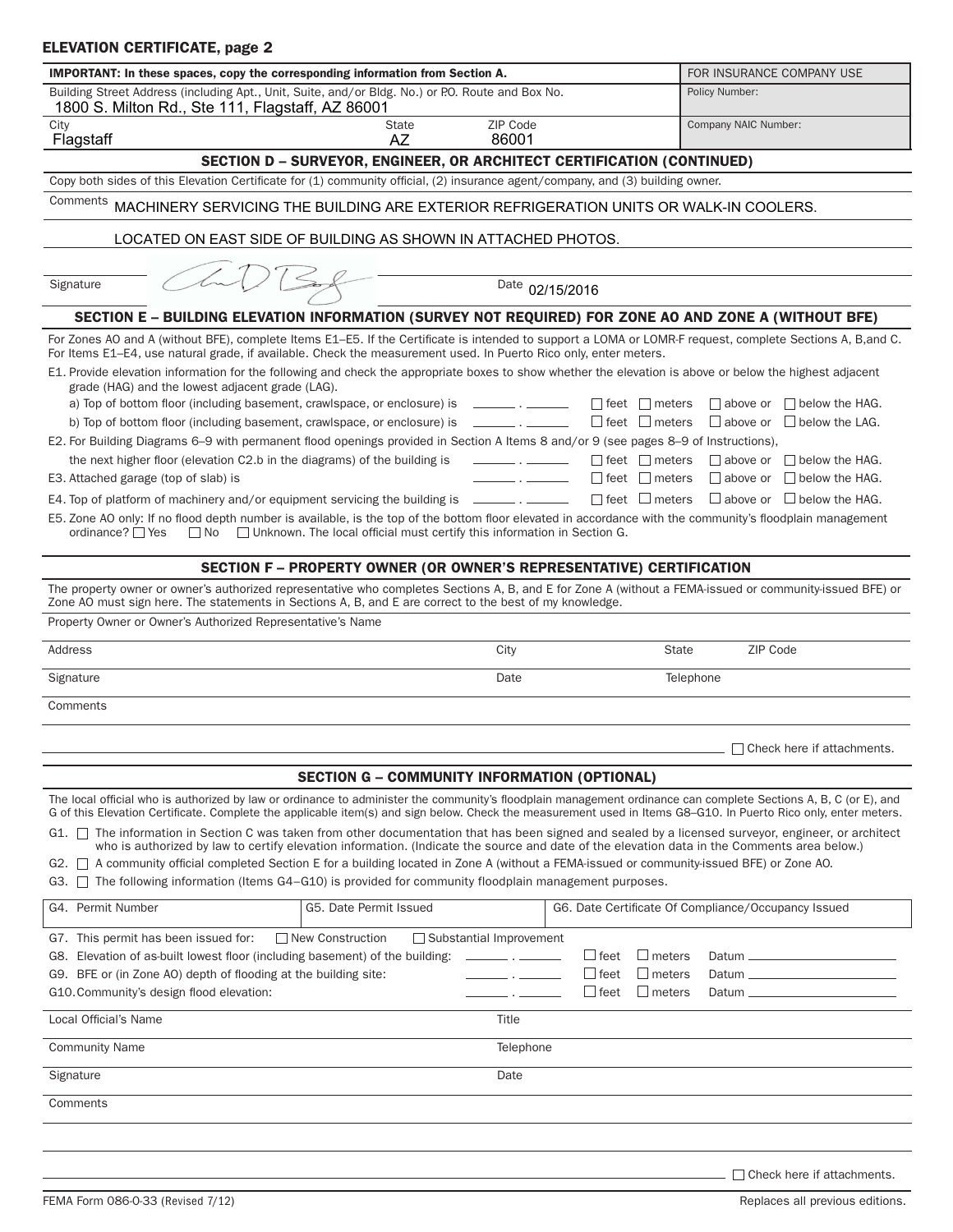#### BUILDING PHOTOGRAPHS

See Instructions for Item A6.

| IMPORTANT: In these spaces, copy the corresponding information from Section A.                                                                        | FOR INSURANCE COMPANY USE |                   |                      |
|-------------------------------------------------------------------------------------------------------------------------------------------------------|---------------------------|-------------------|----------------------|
| Building Street Address (including Apt., Unit, Suite, and/or Bldg. No.) or P.O. Route and Box No.<br>1800 S. Milton Rd., Ste 111, Flagstaff, AZ 86001 | <b>Policy Number:</b>     |                   |                      |
| City<br>Flagstaff                                                                                                                                     | <b>State</b><br>AZ        | ZIP Code<br>86001 | Company NAIC Number: |

If using the Elevation Certificate to obtain NFIP flood insurance, affix at least 2 building photographs below according to the instructions for Item A6. Identify all photographs with date taken; "Front View" and "Rear View"; and, if required, "Right Side View" and "Left Side View." When applicable, photographs must show the foundation with representative examples of the flood openings or vents, as indicated in Section A8. If submitting more photographs than will fit on this page, use the Continuation Page.



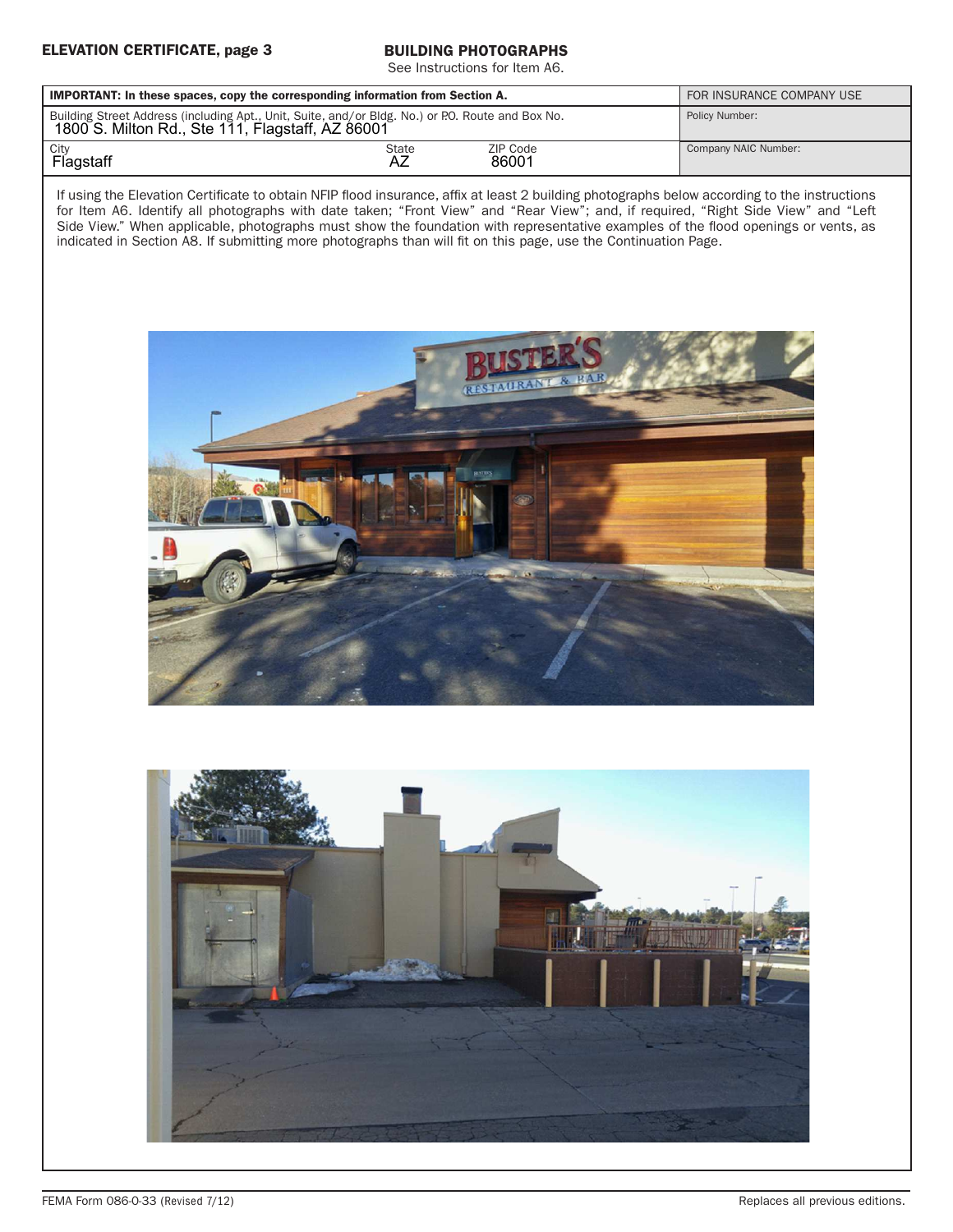#### BUILDING PHOTOGRAPHS

Continuation Page

| IMPORTANT: In these spaces, copy the corresponding information from Section A.                                                                                                                                                                                                                                                                                                                      | FOR INSURANCE COMPANY USE |                   |                      |
|-----------------------------------------------------------------------------------------------------------------------------------------------------------------------------------------------------------------------------------------------------------------------------------------------------------------------------------------------------------------------------------------------------|---------------------------|-------------------|----------------------|
| Building Street Address (including Apt., Unit, Suite, and/or Bldg. No.) or P.O. Route and Box No.<br>1800 S. Milton Rd., Ste 111, Flagstaff, AZ 86001                                                                                                                                                                                                                                               | Policy Number:            |                   |                      |
| City<br>Flagstaff                                                                                                                                                                                                                                                                                                                                                                                   | State<br><b>AZ</b>        | ZIP Code<br>86001 | Company NAIC Number: |
| If submitting more photographs than will fit on the preceding page, affix the additional photographs below. Identify all photographs with:<br>date taken; "Front View" and "Rear View"; and, if required, "Right Side View" and "Left Side View." When applicable, photographs must<br>show the foundation with representative examples of the flood openings or vents, as indicated in Section A8. |                           |                   |                      |
|                                                                                                                                                                                                                                                                                                                                                                                                     |                           |                   |                      |
|                                                                                                                                                                                                                                                                                                                                                                                                     |                           |                   |                      |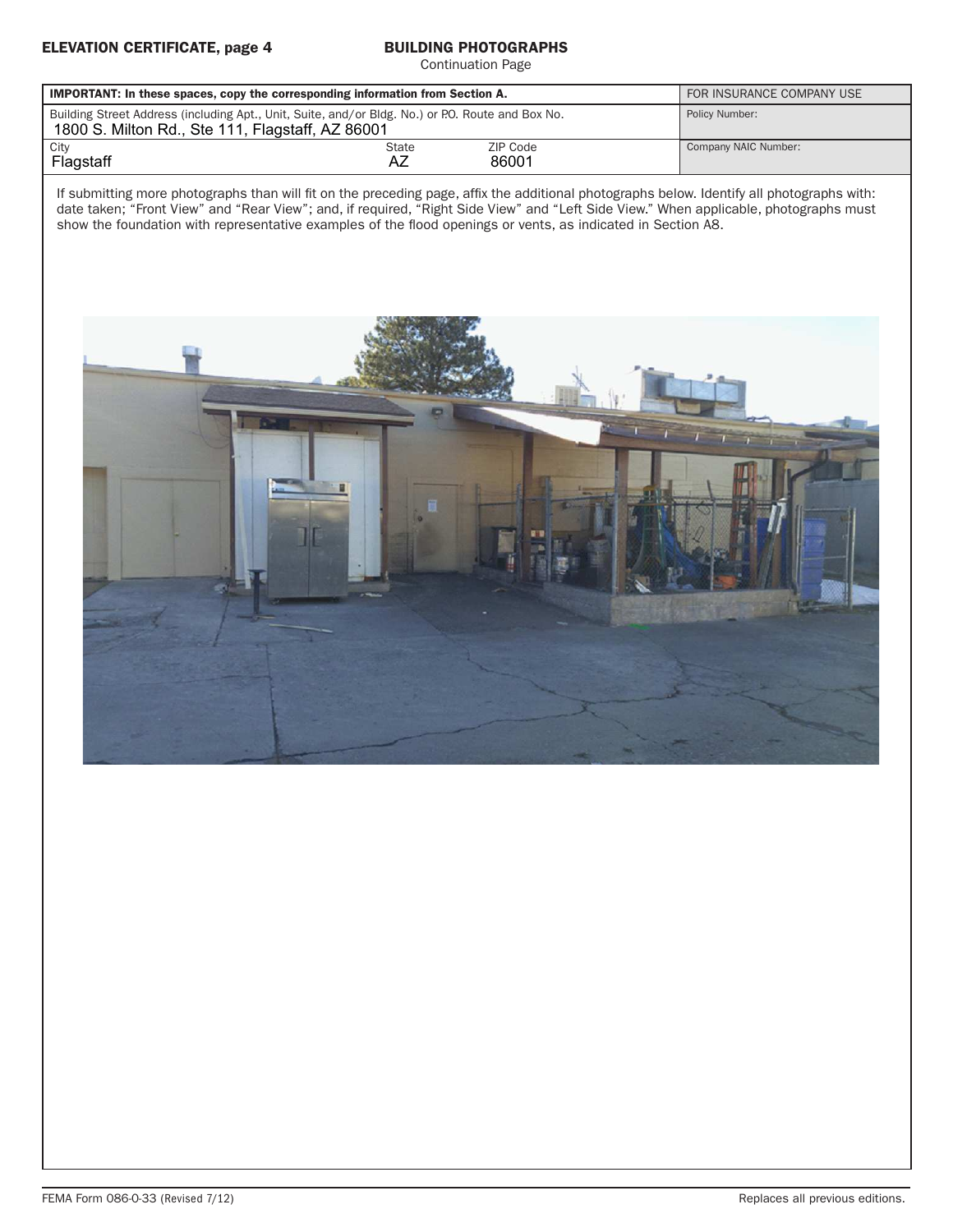### Instructions for Completing the Elevation Certificate

The Elevation Certificate is to be completed by a land surveyor, engineer, or architect who is authorized by law to certify elevation information when elevation information is required for Zones A1–A30, AE, AH, A (with BFE), VE, V1–V30, V (with BFE), AR, AR/A, AR/AE, AR/A1–A30, AR/AH, or AR/AO. Community officials who are authorized by law or ordinance to provide floodplain management information may also complete this form. For Zones AO and A (without BFE), a community official, a property owner, or an owner's representative may provide information on this certificate, unless the elevations are intended for use in supporting a request for a LOMA or LOMR-F. Certified elevations must be included if the purpose of completing the Elevation Certificate is to obtain a LOMA or LOMR-F.

The property owner, the owner's representative, or local official who is authorized by law to administer the community floodplain ordinance can complete Section A and Section B. The partially completed form can then be given to the land surveyor, engineer, or architect to complete Section C. The land surveyor, engineer, or architect should verify the information provided by the property owner or owner's representative to ensure that this certificate is complete.

In Puerto Rico only, elevations for building information and flood hazard information may be entered in meters.

#### SECTION A – PROPERTY INFORMATION

**Items A1–A4.** This section identifies the building, its location, and its owner. Enter the name(s) of the building owner(s), the building's complete street address, and the lot and block numbers. If the building's address is different from the owner's address, enter the address of the building being certified. If the address is a rural route or a Post Office box number, enter the lot and block numbers, the tax parcel number, the legal description, or an abbreviated location description based on distance and direction from a fixed point of reference. For the purposes of this certificate, "building" means both a building and a manufactured (mobile) home.

A map may be attached to this certificate to show the location of the building on the property. A tax map, FIRM, or detailed community map is appropriate. If no map is available, provide a sketch of the property location, and the location of the building on the property. Include appropriate landmarks such as nearby roads, intersections, and bodies of water. For building use, indicate whether the building is residential, non-residential, an addition to an existing residential or non-residential building, an accessory building (e.g., garage), or other type of structure. Use the Comments area of the appropriate section if needed, or attach additional comments.

**Item A5.** Provide latitude and longitude coordinates for the center of the front of the building. Use either decimal degrees (e.g., 39.5043°, -110.7585°) or degrees, minutes, seconds (e.g.,  $39°$  30' 15.5", -110° 45' 30.7") format. If decimal degrees are used, provide coordinates to at least 4 decimal places or better. When using degrees, minutes, seconds, provide seconds to at least 1 decimal place or better. The latitude and longitude coordinates must be accurate within 66 feet. When the latitude and longitude are provided by a surveyor, check the "Yes" box in Section D and indicate the method used to determine the latitude and longitude in the Comments area of Section D. If the Elevation Certificate is being certified by other than a licensed surveyor, engineer, or architect, this information is not required. Provide the type of datum used to obtain the latitude and longitude. FEMA prefers the use of NAD 1983.

**Item A6.** If the Elevation Certificate is being used to obtain flood insurance through the NFIP, the certifier must provide at least 2 photographs showing the front and rear of the building taken within 90 days from the date of certification. The photographs must be taken with views confirming the building description and diagram number provided in Section A. To the extent possible, these photographs should show the entire building including foundation. If the building has split-level or multi-level areas, provide at least 2 additional photographs showing side views of the building. In addition, when applicable, provide a photograph of the foundation showing a representative example of the flood openings or vents. All photographs must be in color and measure at least  $3'' \times 3''$ . Digital photographs are acceptable.

**Item A7.** Select the diagram on pages 7–9 that best represents the building. Then enter the diagram number and use the diagram to identify and determine the appropriate elevations requested in Items C2.a–h. If you are unsure of the correct diagram, select the diagram that most closely resembles the building being certified.

**Item A8.a** Provide the square footage of the crawlspace or enclosure(s) below the lowest elevated floor of an elevated building with or without permanent flood openings. Take the measurement from the outside of the crawlspace or enclosure(s). Examples of elevated buildings constructed with crawlspace and enclosure(s) are shown in Diagrams 6–9 on pages 8–9. Diagram 2, 4, or 9 should be used for a building constructed with a crawlspace floor that is below the exterior grade on all sides.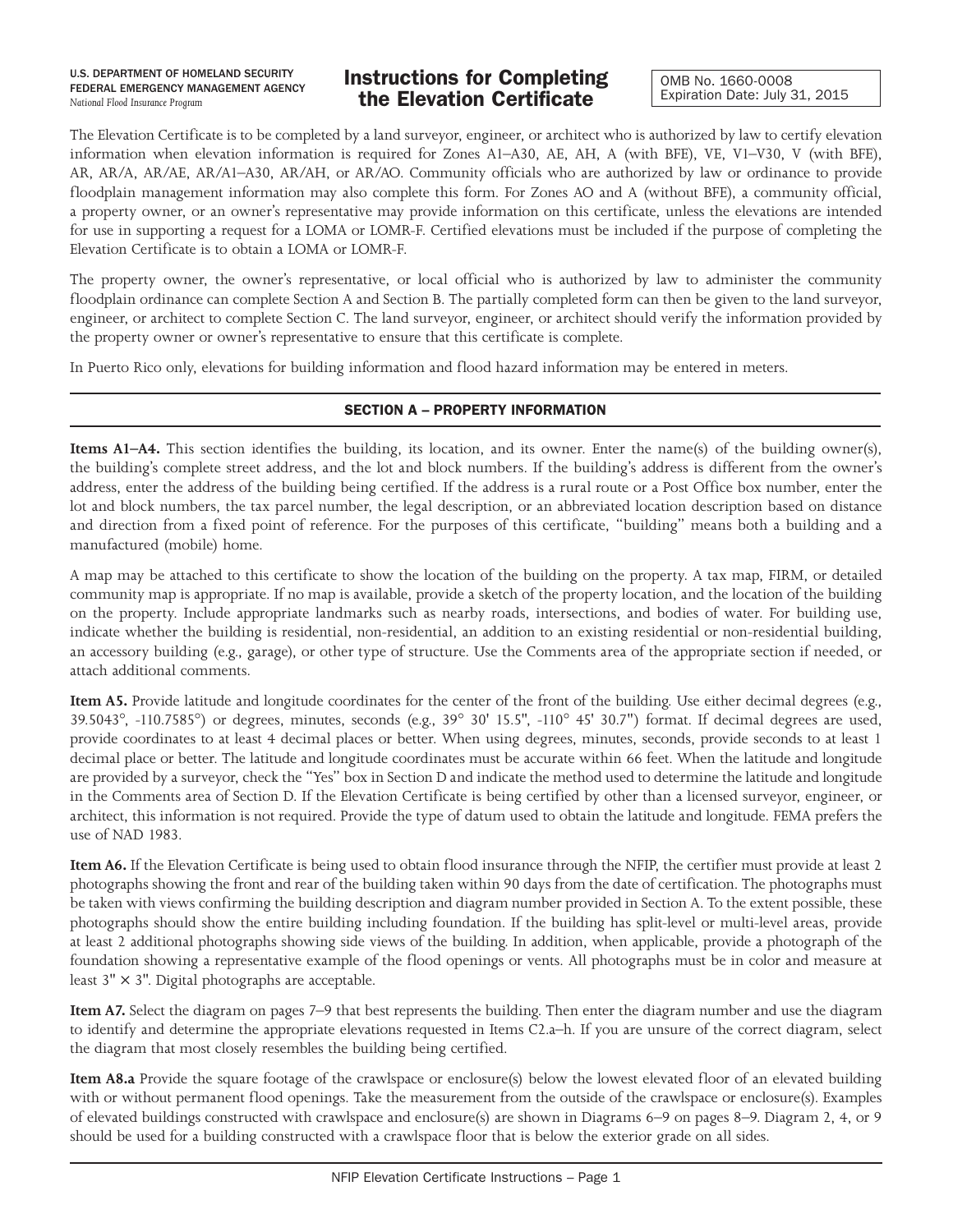**Items A8.b–d** Enter in Item A8.b the number of permanent flood openings in the crawlspace or enclosure(s) that are no higher than 1.0 foot above the higher of the exterior or interior grade or floor immediately below the opening. (A permanent flood opening is a flood vent or other opening that allows the free passage of water automatically in both directions without human intervention.) If the interior grade elevation is used, note this in the Comments area of Section D. Estimate the total net area of all such permanent flood openings in square inches, excluding any bars, louvers, or other covers of the permanent flood openings, and enter the total in Item A8.c. If the net area cannot be reasonably estimated, provide the size of the flood openings without consideration of any covers and indicate in the Comments area the type of cover that exists in the flood openings. Indicate in Item A8.d whether the flood openings are engineered. If applicable, attach a copy of the Individual Engineered Flood Openings Certification or an Evaluation Report issued by the International Code Council Evaluation Service (ICC ES), if you have it. If the crawlspace or enclosure(s) have no permanent flood openings, or if the openings are not within 1.0 foot above adjacent grade, enter "0" (zero) in Items A8.b–c.

**Item A9.a** Provide the square footage of the attached garage with or without permanent flood openings. Take the measurement from the outside of the garage.

**Items A9.b–d** Enter in Item A9.b the number of permanent flood openings in the attached garage that are no higher than 1.0 foot above the higher of the exterior or interior grade or floor immediately below the opening. (A permanent flood opening is a flood vent or other opening that allows the free passage of water automatically in both directions without human intervention.) If the interior grade elevation is used, note this in the Comments area of Section D. This includes any openings that are in the garage door that are no higher than 1.0 foot above the adjacent grade. Estimate the total net area of all such permanent flood openings in square inches and enter the total in Item A9.c. If the net area cannot be reasonably estimated, provide the size of the flood openings without consideration of any covers and indicate in the Comments area the type of cover that exists in the flood openings. Indicate in Item A9.d whether the flood openings are engineered. If applicable, attach a copy of the Individual Engineered Flood Openings Certification or an Evaluation Report issued by the International Code Council Evaluation Service (ICC ES), if you have it. If the garage has no permanent flood openings, or if the openings are not within 1.0 foot above adjacent grade, enter "0" (zero) in Items A9.b–c.

#### SECTION B – FLOOD INSURANCE RATE MAP (FIRM) INFORMATION

Complete the Elevation Certificate on the basis of the FIRM in effect at the time of the certification.

The information for Section B is obtained by reviewing the FIRM panel that includes the building's location. Information about the current FIRM is available from the Federal Emergency Management Agency (FEMA) by calling 1-800-358-9616. If a Letter of Map Amendment (LOMA) or Letter of Map Revision (LOMR-F) has been issued by FEMA, please provide the letter date and case number in the Comments area of Section D or Section G, as appropriate.

For a building in an area that has been annexed by one community but is shown on another community's FIRM, enter the community name and 6-digit number of the annexing community in Item B1, the name of the county or new county, if necessary, in Item B2, and the FIRM index date for the annexing community in Item B6. Enter information from the actual FIRM panel that shows the building location, even if it is the FIRM for the previous jurisdiction, in Items B4, B5, B7, B8, and B9.

If the map in effect at the time of the building's construction was other than the current FIRM, and you have the past map information pertaining to the building, provide the information in the Comments area of Section D.

**Item B1.** NFIP Community Name & Community Number. Enter the complete name of the community in which the building is located and the associated 6-digit community number. For a newly incorporated community, use the name and 6-digit number of the new community. Under the NFIP, a "community" is any State or area or political subdivision thereof, or any Indian tribe or authorized native organization, that has authority to adopt and enforce floodplain management regulations for the areas within its jurisdiction. To determine the current community number, see the NFIP *Community Status Book*, available on FEMA's web site at http://www.fema.gov/fema/csb.shtm, or call 1-800-358-9616.

**Item B2.** County Name. Enter the name of the county or counties in which the community is located. For an unincorporated area of a county, enter "unincorporated area." For an independent city, enter "independent city."

**Item B3.** State. Enter the 2-letter state abbreviation (for example, VA, TX, CA).

**Items B4–B5.** Map/Panel Number and Suffix. Enter the 10-character "Map Number" or "Community Panel Number" shown on the FIRM where the building or manufactured (mobile) home is located. For maps in a county-wide format, the sixth character of the "Map Number" is the letter "C" followed by a 4-digit map number. For maps not in a county-wide format, enter the "Community Panel Number" shown on the FIRM.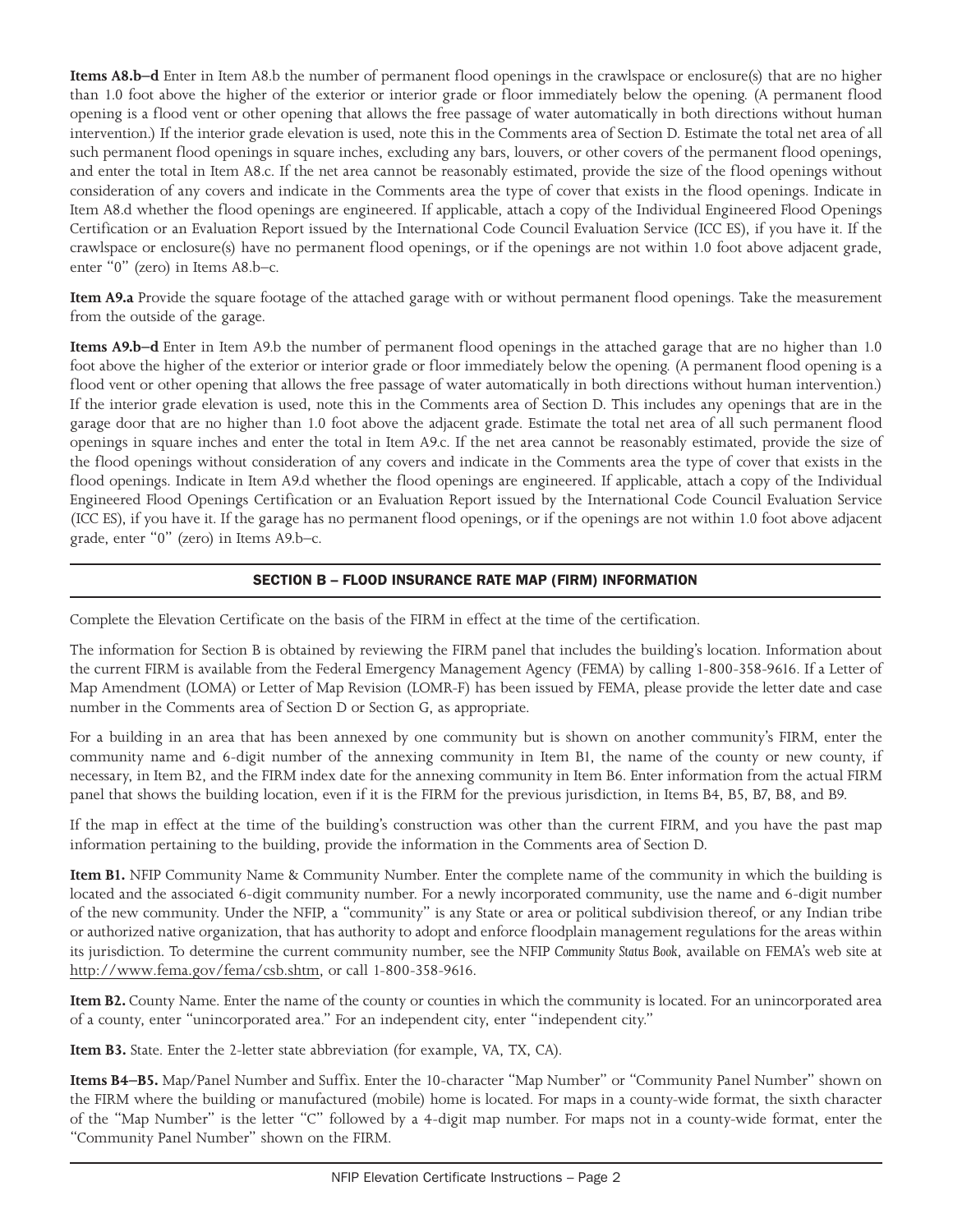**Item B6.** FIRM Index Date. Enter the effective date or the map revised date shown on the FIRM Index.

**Item B7.** FIRM Panel Effective/Revised Date. Enter the map effective date or the map revised date shown on the FIRM panel. This will be the latest of all dates shown on the map. The current FIRM panel effective date can be determined by calling 1-800-358-9616.

**Item B8.** Flood Zone(s). Enter the flood zone, or flood zones, in which the building is located. All flood zones containing the letter "A" or "V" are considered Special Flood Hazard Areas. The flood zones are A, AE, A1–A30, V, VE, V1–V30, AH, AO, AR, AR/A, AR/AE, AR/A1–A30, AR/AH, and AR/AO. Each flood zone is defined in the legend of the FIRM panel on which it appears.

**Item B9.** Base Flood Elevation(s). Using the appropriate Flood Insurance Study (FIS) Profile, Floodway Data Table, or FIRM panel, locate the property and enter the BFE (or base flood depth) of the building site. If the building is located in more than 1 flood zone in Item B8, list all appropriate BFEs in Item B9. BFEs are shown on a FIRM or FIS Profile for Zones A1–A30, AE, AH, V1–V30, VE, AR, AR/A, AR/AE, AR/A1–A30, AR/AH, and AR/AO; flood depth numbers are shown for Zone AO. Use the AR BFE if the building is located in any of Zones AR/A, AR/AE, AR/A1 A30, AR/AH, or AR/AO. In A or V zones where BFEs are not provided on the FIRM, BFEs may be available from another source. For example, the community may have established BFEs or obtained BFE data from other sources for the building site. For subdivisions and other developments of more than 50 lots or 5 acres, establishment of BFEs is required by the community's floodplain management ordinance. If a BFE is obtained from another source, enter the BFE in Item B9. In an A Zone where BFEs are not available, complete Section E and enter N/A for Section B, Item B9. Enter the BFE to the nearest tenth of a foot (nearest tenth of a meter, in Puerto Rico).

**Item B10.** Indicate the source of the BFE that you entered in Item B9. If the BFE is from a source other than FIS Profile, FIRM, or community, describe the source of the BFE.

**Item B11.** Indicate the elevation datum to which the elevations on the applicable FIRM are referenced as shown on the map legend. The vertical datum is shown in the Map Legend and/or the Notes to Users on the FIRM.

**Item B12.** Indicate whether the building is located in a Coastal Barrier Resources System (CBRS) area or Otherwise Protected Area (OPA). (OPAs are portions of coastal barriers that are owned by Federal, State, or local governments or by certain nonprofit organizations and used primarily for natural resources protection.) Federal flood insurance is prohibited in designated CBRS areas or OPAs for buildings or manufactured (mobile) homes built or substantially improved after the date of the CBRS or OPA designation. For the first CBRS designations, that date is October 1, 1983. Information about CBRS areas and OPAs may be obtained on the FEMA web site at http://www.fema.gov/business/nfip/cbrs/cbrs.shtm.

#### SECTION C – BUILDING ELEVATION INFORMATION (SURVEY REQUIRED)

Complete Section C if the building is located in any of Zones A1–A30, AE, AH, A (with BFE), VE, V1–V30, V (with BFE), AR, AR/A, AR/AE, AR/A1–A30, AR/AH, or AR/AO, or if this certificate is being used to support a request for a LOMA or LOMR-F. If the building is located in Zone AO or Zone A (without BFE), complete Section E instead. To ensure that all required elevations are obtained, it may be necessary to enter the building (for instance, if the building has a basement or sunken living room, split-level construction, or machinery and equipment).

Surveyors may not be able to gain access to some crawlspaces to shoot the elevation of the crawlspace floor. If access to the crawlspace is limited or cannot be gained, follow one of these procedures.

- Use a yardstick or tape measure to measure the height from the floor of the crawlspace to the "next higher floor," and then subtract the crawlspace height from the elevation of the "next higher floor." If there is no access to the crawlspace, use the exterior grade next to the structure to measure the height of the crawlspace to the "next higher floor."
- Contact the local floodplain administrator of the community in which the building is located. The community may have documentation of the elevation of the crawlspace floor as part of the permit issued for the building.
- If the property owner has documentation or knows the height of the crawlspace floor to the next higher floor, try to verify this by looking inside the crawlspace through any openings or vents.

In all 3 cases, provide the elevation in the Comments area of Section D on the back of the form and a brief description of how the elevation was obtained.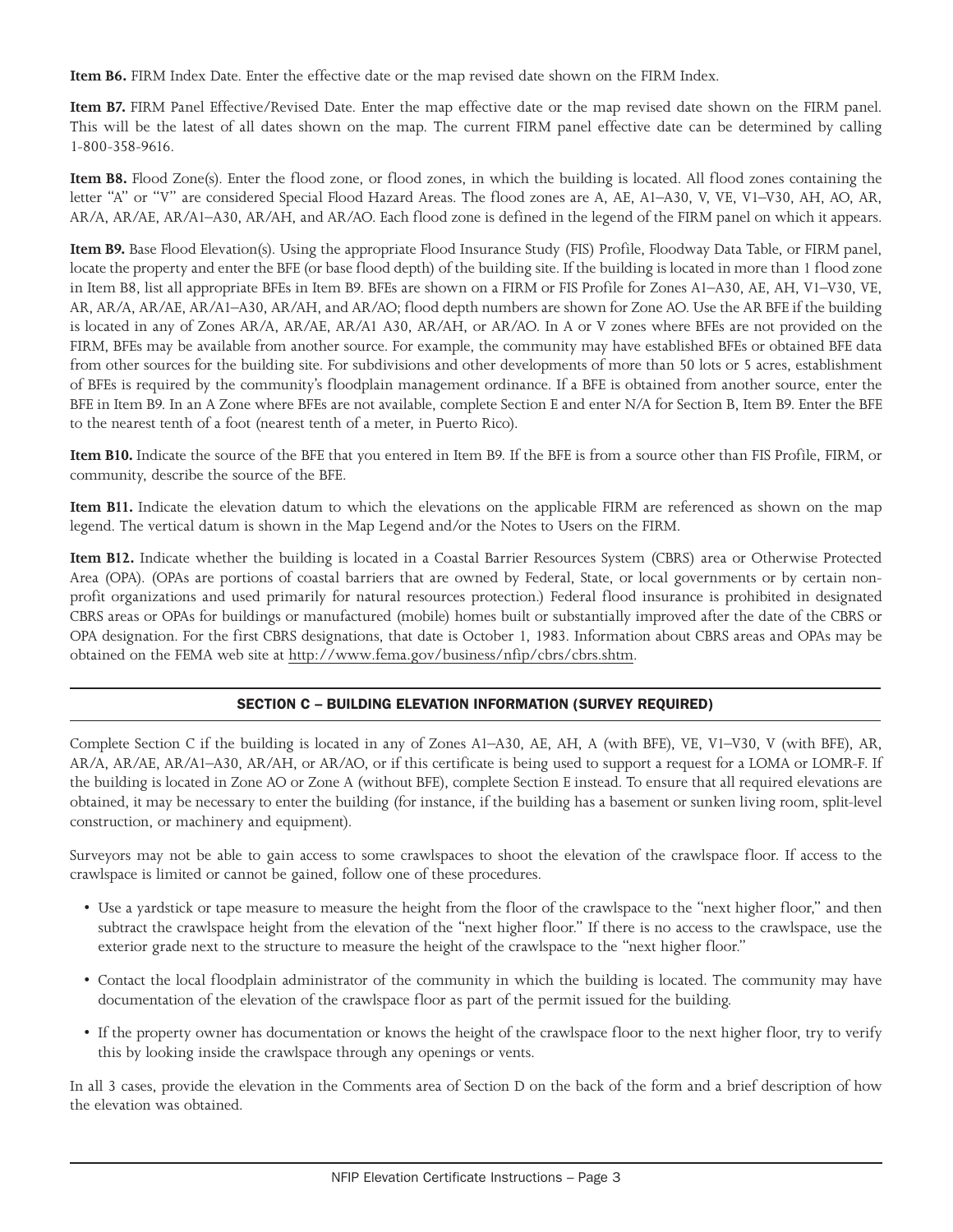**Item C1.** Indicate whether the elevations to be entered in this section are based on construction drawings, a building under construction, or finished construction. For either of the first 2 choices, a post-construction Elevation Certificate will be required when construction is complete. If the building is under construction, include only those elevations that can be surveyed in Items C2.a–h. Use the Comments area of Section D to provide elevations obtained from the construction plans or drawings. Select "Finished Construction" only when all machinery and/or equipment such as furnaces, hot water heaters, heat pumps, air conditioners, and elevators and their associated equipment have been installed and the grading around the building is completed.

**Item C2.** A field survey is required for Items C2.a–h. Most control networks will assign a unique identifier for each benchmark. For example, the National Geodetic Survey uses the Permanent Identifier (PID). For the benchmark utilized, provide the PID or other unique identifier assigned by the maintainer of the benchmark. For GPS survey, indicate the benchmark used for the base station, the Continuously Operating Reference Stations (CORS) sites used for an On-line Positioning User Service (OPUS) solution (also attach the OPUS report), or the name of the Real Time Network used.

Also provide the vertical datum for the benchmark elevation. All elevations for the certificate, including the elevations for Items C2.a–h, must use the same datum on which the BFE is based. Show the conversion from the field survey datum used if it differs from the datum used for the BFE entered in Item B9 and indicate the conversion software used. Show the datum conversion, if applicable, in the Comments area of Section D.

For property experiencing ground subsidence, the most recent reference mark elevations must be used for determining building elevations. However, when subsidence is involved, the BFE should not be adjusted. Enter elevations in Items C2.a–h to the nearest tenth of a foot (nearest tenth of a meter, in Puerto Rico).

**Items C2.a–d** Enter the building elevations (excluding the attached garage) indicated by the selected building diagram (Item A7) in Items C2.a–c. If there is an attached garage, enter the elevation for top of attached garage slab in Item C2.d. (Because elevation for top of attached garage slab is self-explanatory, attached garages are not illustrated in the diagrams.) If the building is located in a V zone on the FIRM, complete Item C2.c. If the flood zone cannot be determined, enter elevations for all of Items C2.a–h. For buildings in A zones, elevations a, b, d, and e should be measured at the top of the floor. For buildings in V zones, elevation c must be measured at the bottom of the lowest horizontal structural member of the floor (see drawing below). For buildings



elevated on a crawlspace, Diagrams 8 and 9, enter the elevation of the top of the crawlspace floor in Item C2.a, whether or not the crawlspace has permanent flood openings (flood vents). *If any item does not apply to the building, enter "N/A" for not applicable.*

**Item C2.e** Enter the lowest platform elevation of at least 1 of the following machinery and equipment items: elevators and their associated equipment, furnaces, hot water heaters, heat pumps, and air conditioners in an attached garage or enclosure or on an open utility platform that provides utility services for the building. Note that elevations for these specific machinery and equipment items are required in order to rate the building for flood insurance. Local floodplain management officials are required to ensure that all machinery and equipment servicing the building are protected from flooding. Thus, local officials may require that elevation information for all machinery and equipment, including ductwork, be documented on the Elevation Certificate. If the machinery and/or equipment is mounted to a wall, pile, etc., enter the platform elevation of the machinery and/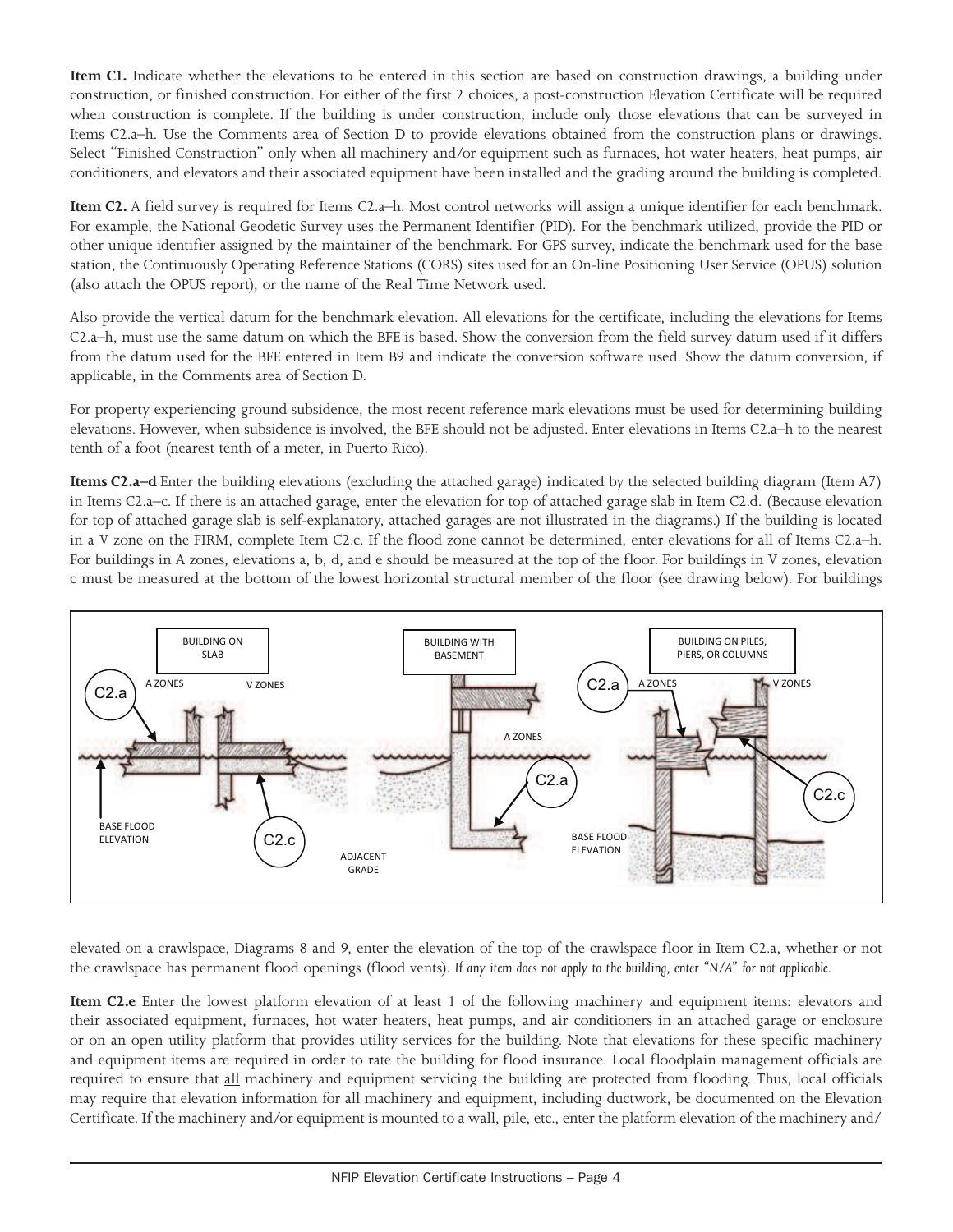or equipment. Indicate machinery/equipment type and its general location, e.g., on floor inside garage or on platform affixed to exterior wall, in the Comments area of Section D or Section G, as appropriate. *If this item does not apply to the building, enter "N/A" for not applicable.*

**Items C2.f–g** Enter the elevation of the ground, sidewalk, or patio slab immediately next to the building. For Zone AO, use the natural grade elevation, if available. This measurement must be to the nearest tenth of a foot (nearest tenth of a meter, in Puerto Rico) if this certificate is being used to support a request for a LOMA or LOMR-F.

**Item C2.h** Enter the lowest grade elevation at the deck support or stairs. For Zone AO, use the natural grade elevation, if available. This measurement must be to the nearest tenth of a foot (nearest tenth of a meter, in Puerto Rico) if this certificate is being used to support a request for a LOMA or LOMR-F.

#### SECTION D – SURVEYOR, ENGINEER, OR ARCHITECT CERTIFICATION

Complete as indicated. This section of the Elevation Certificate may be signed by only a land surveyor, engineer, or architect who is authorized by law to certify elevation information. Place your license number, your seal (as allowed by the State licensing board), your signature, and the date in the box in Section D. You are certifying that the information on this certificate represents your best efforts to interpret the data available and that you understand that any false statement may be punishable by fine or imprisonment under 18 U.S. Code, Section 1001. Use the Comments area of Section D, on the back of the certificate, to provide datum, elevation, openings, or other relevant information not specified on the front.

#### SECTION E – BUILDING ELEVATION INFORMATION (SURVEY NOT REQUIRED) FOR ZONE AO AND ZONE A (WITHOUT BFE)

Complete Section E if the building is located in Zone AO or Zone A (without BFE). Otherwise, complete Section C instead. Explain in the Section F Comments area if the measurement provided under Items E1–E4 is based on the "natural grade."

**Items E1.a and b** Enter in Item E1.a the height to the nearest tenth of a foot (tenth of a meter in Puerto Rico) of the top of the bottom floor (as indicated in the applicable diagram) above or below the highest adjacent grade (HAG). Enter in Item E1.b the height to the nearest tenth of a foot (tenth of a meter in Puerto Rico) of the top of the bottom floor (as indicated in the applicable diagram) above or below the lowest adjacent grade (LAG). For buildings in Zone AO, the community's floodplain management ordinance requires the lowest floor of the building be elevated above the highest adjacent grade at least as high as the depth number on the FIRM. Buildings in Zone A (without BFE) may qualify for a lower insurance rate if an engineered BFE is developed at the site.

**Item E2.** For Building Diagrams 6–9 with permanent flood openings (see pages 8–9), enter the height to the nearest tenth of a foot (tenth of a meter in Puerto Rico) of the next higher floor or elevated floor (as indicated in the applicable diagram) above or below the highest adjacent grade (HAG).

**Item E3.** Enter the height to the nearest tenth of a foot (tenth of a meter in Puerto Rico), in relation to the highest adjacent grade next to the building, for the top of attached garage slab. (Because elevation for top of attached garage slab is self-explanatory, attached garages are not illustrated in the diagrams.) *If this item does not apply to the building, enter "N/A" for not applicable.*

**Item E4.** Enter the height to the nearest tenth of a foot (tenth of a meter in Puerto Rico), in relation to the highest adjacent grade next to the building, of the platform elevation that supports the machinery and/or equipment servicing the building. Indicate machinery/equipment type in the Comments area of Section F. *If this item does not apply to the building, enter "N/A" for not applicable.* 

**Item E5.** For those communities where this base flood depth is not available, the community will need to determine whether the top of the bottom floor is elevated in accordance with the community's floodplain management ordinance.

#### SECTION F – PROPERTY OWNER (OR OWNER'S REPRESENTATIVE) CERTIFICATION

Complete as indicated. This section is provided for certification of measurements taken by a property owner or property owner's representative when responding to Sections A, B, and E. The address entered in this section must be the actual mailing address of the property owner or property owner's representative who provided the information on the certificate.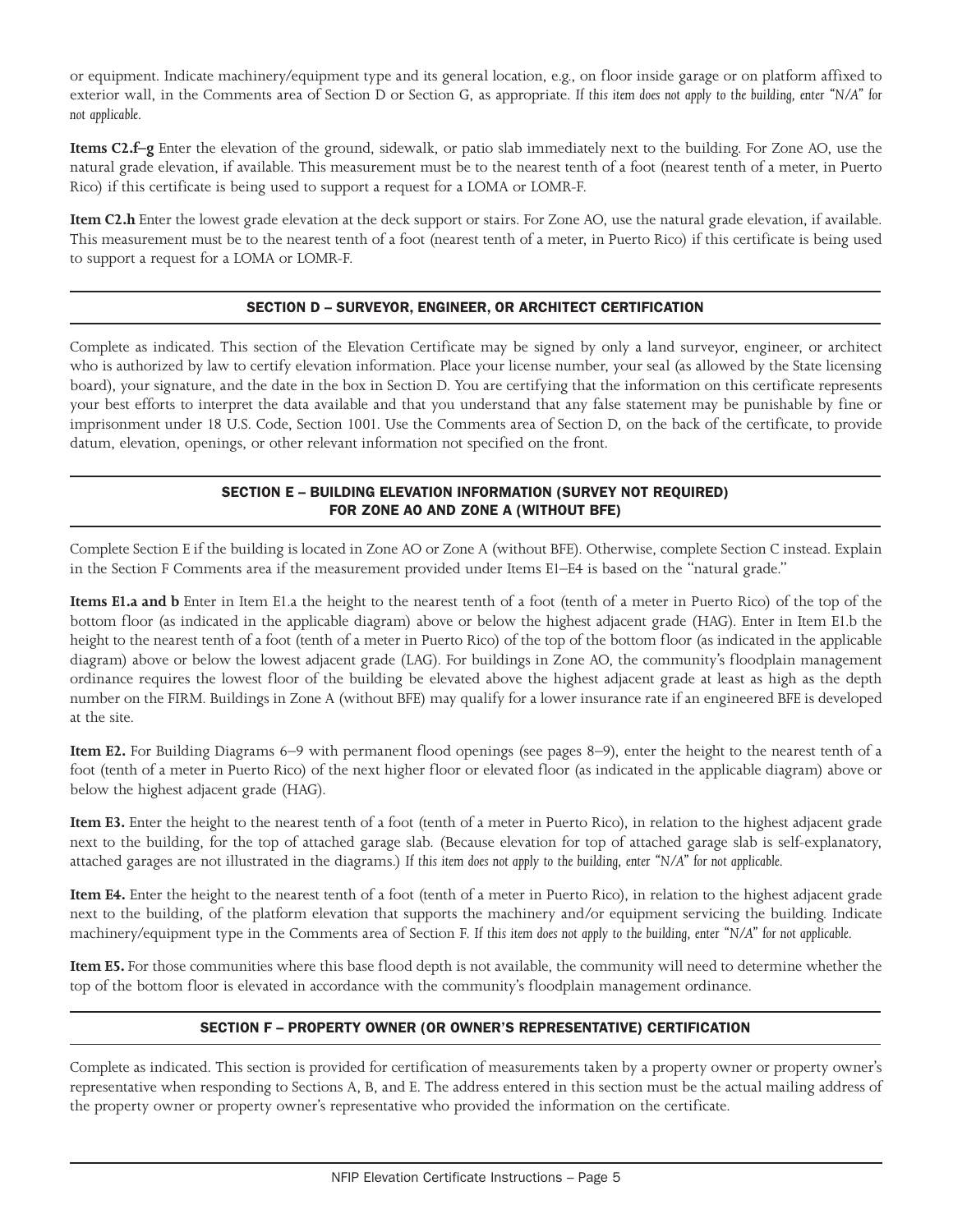#### SECTION G – COMMUNITY INFORMATION (OPTIONAL)

Complete as indicated. The community official who is authorized by law or ordinance to administer the community's floodplain management ordinance can complete Sections A, B, C (or E), and G of this Elevation Certificate. Section C may be filled in by the local official as provided in the instructions below for Item G1. If the authorized community official completes Sections C, E, or G, complete the appropriate item(s) and sign this section.

Check **Item G1** if Section C is completed with elevation data from other documentation, including elevations obtained from the Community Rating System Elevation Software, that has been signed and sealed by a licensed surveyor, engineer, or architect who is authorized by law to certify elevation information. Indicate the source of the elevation data and the date obtained in the Comments area of Section G. If you are both a community official and a licensed land surveyor, engineer, or architect authorized by law to certify elevation information, and you performed the actual survey for a building in Zones A1–A30, AE, AH, A (with BFE), VE, V1–V30, V (with BFE), AR, AR/A, AR/A1–A30, AR/AE, AR/AH, or AR/AO, you must also complete Section D.

Check **Item G2** if information is entered in Section E by the community for a building in Zone A (without a FEMA-issued or community-issued BFE) or Zone AO.

Check **Item G3** if the information in Items G4–G10 has been completed for community floodplain management purposes to document the as-built lowest floor elevation of the building. Section C of the Elevation Certificate records the elevation of various building components but does not determine the lowest floor of the building or whether the building, as constructed, complies with the community's floodplain management ordinance. This must be done by the community. Items G4–G10 provide a way to document these determinations.

**Item G4.** Permit Number. Enter the permit number or other identifier to key the Elevation Certificate to the permit issued for the building.

**Item G5.** Date Permit Issued. Enter the date the permit was issued for the building.

**Item G6.** Date Certificate of Compliance/Occupancy Issued. Enter the date that the Certificate of Compliance or Occupancy or similar written official documentation of as-built lowest floor elevation was issued by the community as evidence that all work authorized by the floodplain development permit has been completed in accordance with the community's floodplain management laws or ordinances.

Item G7. New Construction or Substantial Improvement. Check the applicable box. "Substantial Improvement" means any reconstruction, rehabilitation, addition, or other improvement of a building, the cost of which equals or exceeds 50 percent of the market value of the building before the start of construction of the improvement. The term includes buildings that have incurred substantial damage, regardless of the actual repair work performed.

**Item G8.** As-built lowest floor elevation. Enter the elevation of the lowest floor (including basement) when the construction of the building is completed and a final inspection has been made to confirm that the building is built in accordance with the permit, the approved plans, and the community's floodplain management laws or ordinances. Indicate the elevation datum used.

**Item G9.** BFE. Using the appropriate FIRM panel, FIS Profile, or other data source, locate the property and enter the BFE (or base flood depth) of the building site. Indicate the elevation datum used.

**Item G10.** Community's design flood elevation. Enter the elevation (including freeboard above the BFE) to which the community requires the lowest floor to be elevated. Indicate the elevation datum used.

Enter your name, title, and telephone number, and the name of the community. Sign and enter the date in the appropriate blanks.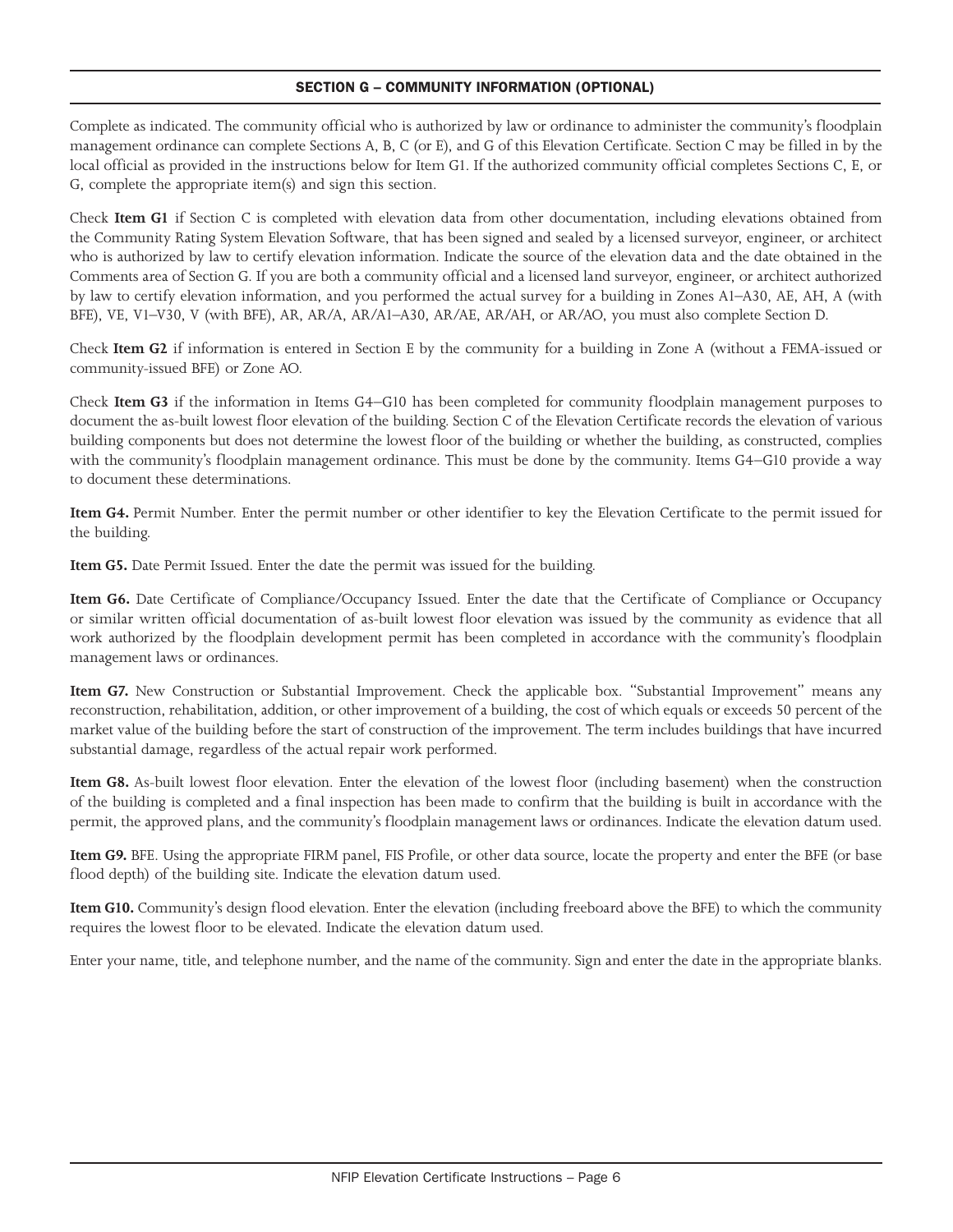## Building Diagrams

The following diagrams illustrate various types of buildings. Compare the features of the building being certified with the features shown in the diagrams and select the diagram most applicable. Enter the diagram number in Item A7, the square footage of crawlspace or enclosure(s) and the area of flood openings in square inches in Items A8.a–c, the square footage of attached garage and the area of flood openings in square inches in Items A9.a–c, and the elevations in Items C2.a–h.

In A zones, the floor elevation is taken at the top finished surface of the floor indicated; in V zones, the floor elevation is taken at the bottom of the lowest horizontal structural member (see drawing in instructions for Section C).



\* A floor that is below ground level (grade) on all sides is considered a basement even if the floor is used for living purposes, or as an office, garage, workshop, etc.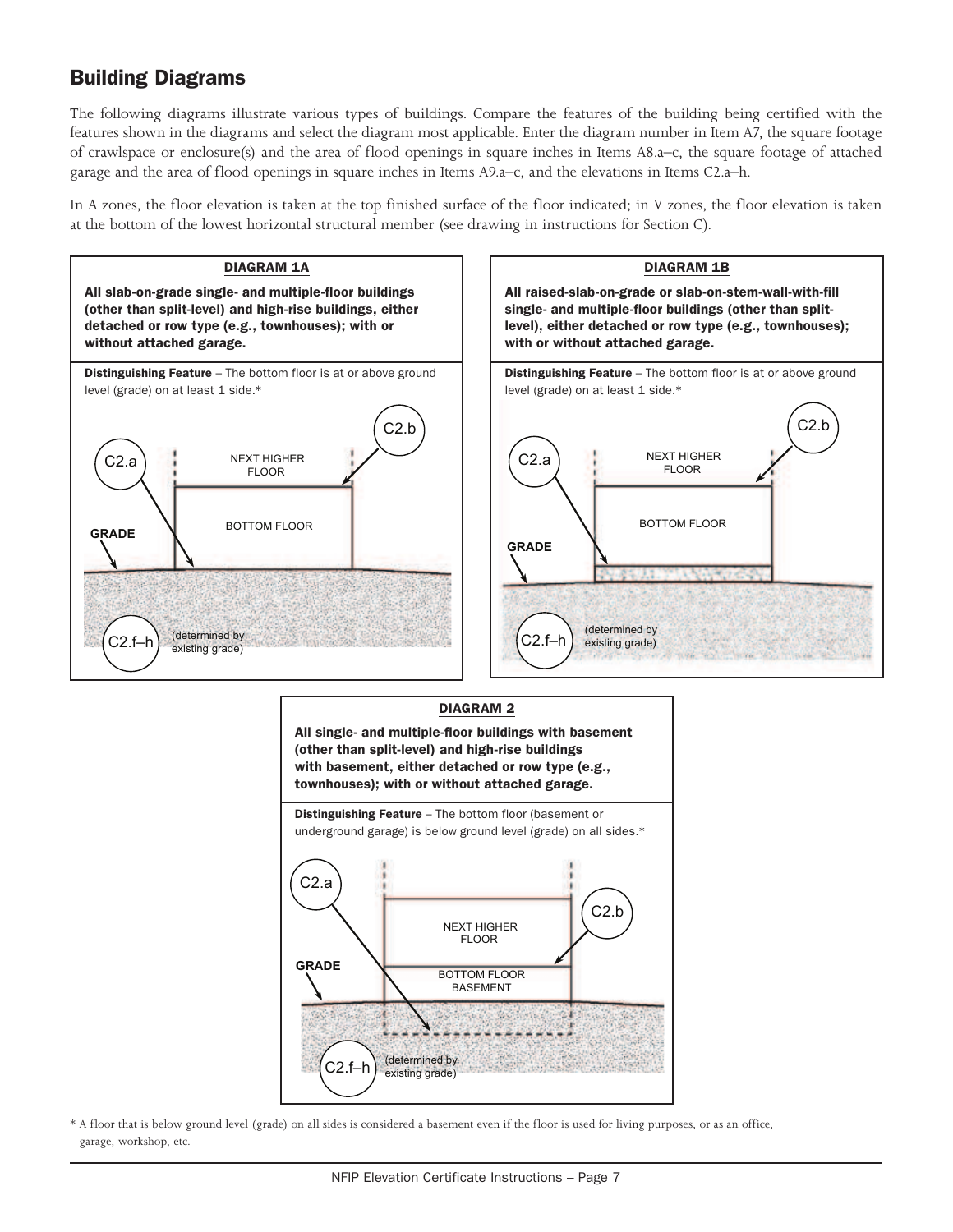

- \* A floor that is below ground level (grade) on all sides is considered a basement even if the floor is used for living purposes, or as an office, garage, workshop, etc.
- \*\* An "opening" is a permanent opening that allows for the free passage of water automatically in both directions without human intervention. Under the NFIP, a minimum of 2 openings is required for enclosures or crawlspaces. The openings shall provide a total net area of not less than 1 square inch for every square foot of area enclosed, excluding any bars, louvers, or other covers of the opening. Alternatively, an Individual Engineered Flood Openings Certification or an Evaluation Report issued by the International Code Council Evaluation Service (ICC ES) must be submitted to document that the design of the openings will allow for the automatic equalization of hydrostatic flood forces on exterior walls. A window, a door, or a garage door is not considered an opening; openings may be installed in doors. Openings shall be on at least 2 sides of the enclosed area. If a building has more than 1 enclosed area, each area must have openings to allow floodwater to directly enter. The bottom of the openings must be no higher than 1.0 foot above the higher of the exterior or interior grade or floor immediately below the opening. For more guidance on openings, see NFIP Technical Bulletin 1.